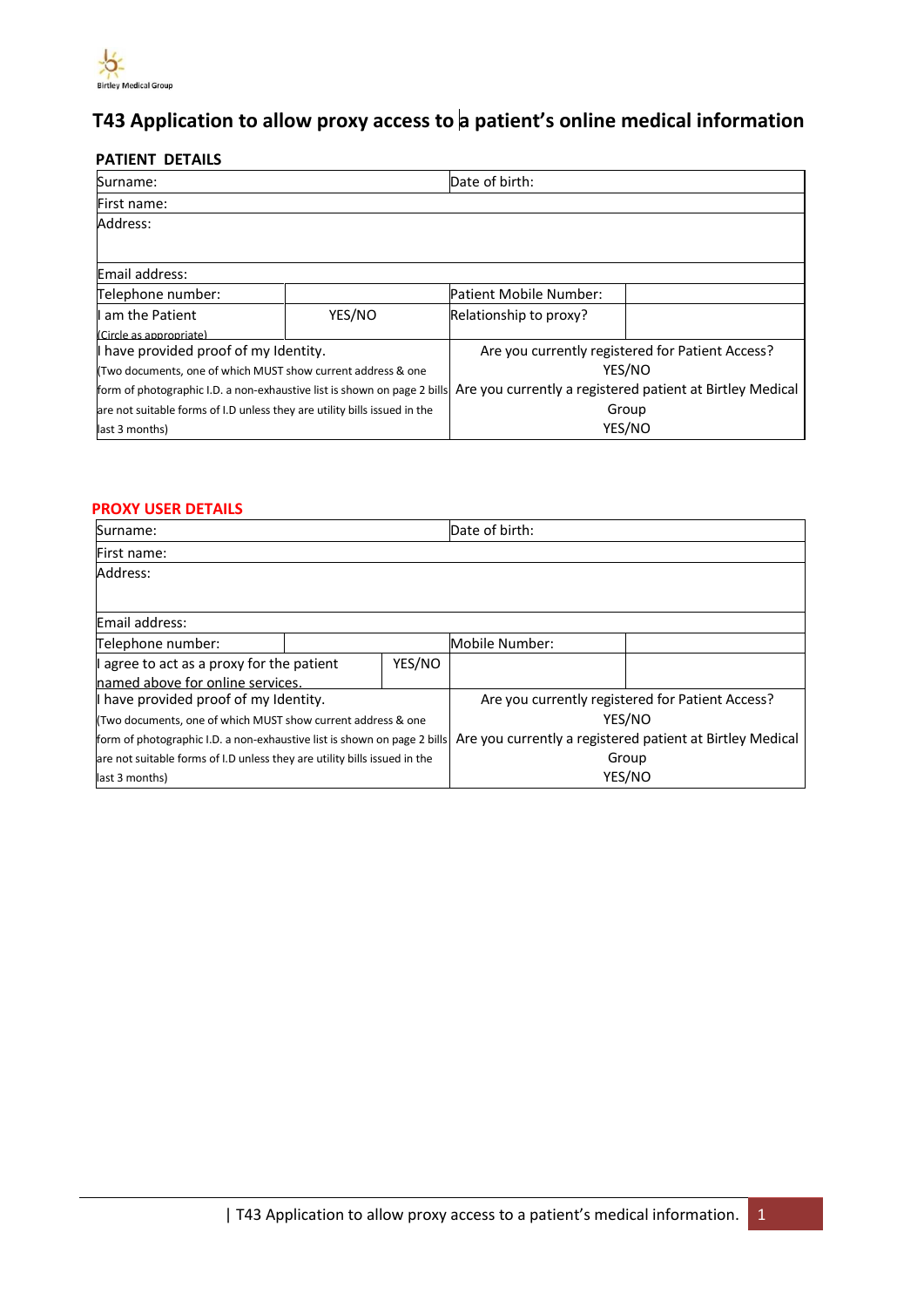

I the patient freely agree for the named proxy user to have access to my medical information and services available within the Patient Access or similar digital service, as outlined below.

#### **PATIENT TO COMPLETE**

| Appointments Access (Booking/cancellation).                |  |
|------------------------------------------------------------|--|
| Repeat prescriptions Access (Requesting/history).          |  |
| Demographics                                               |  |
| Core Summary Care Record Access (Allergies & Medications). |  |

| Detailed Coded Record Access (Allergies, medications, laboratory results, documents, Immunisations &                                               |   |
|----------------------------------------------------------------------------------------------------------------------------------------------------|---|
| problems).                                                                                                                                         |   |
| Laboratory test results                                                                                                                            | П |
| Documents                                                                                                                                          | п |
| <b>Immunisations</b>                                                                                                                               | П |
| Problems                                                                                                                                           | П |
| Consultations                                                                                                                                      | п |
| Record Sharing (Record sharing allows online users to share care records with other individuals through                                            | п |
| their online service provider. Record access must be configured before record sharing can be enabled.                                              |   |
| Please note that if you are a newly reaistered patient at the practice, and have requested "Detailed Coded Record Access" access, this may be      |   |
| delayed by up to 6 months in order for us to receive your medical records from your previous surgery, however "Core" access will be granted in the |   |
| meantime.                                                                                                                                          |   |

I authorize the named proxy user to have access to my medical record etc. via online services, I understand and agree with each of the following statements. (tick).

| 1. I will be responsible for the security of the information that I see or download.                    |       |  |
|---------------------------------------------------------------------------------------------------------|-------|--|
| 2. If I choose to share my information with anyone else, this is at my own risk.                        |       |  |
| 3. If I suspect that my account has been accessed by someone without my agreement, I will               |       |  |
| contact the practice as soon as possible.                                                               |       |  |
| 4. If I see information in my record that is not about me or is inaccurate, I will contact the practice |       |  |
| as soon as possible. And keep all such information confidential.                                        |       |  |
| 5. If I think that I may come under pressure to give access to someone else unwillingly I will contact  |       |  |
| the practice as soon as possible.                                                                       |       |  |
| Signature:                                                                                              | Date: |  |

#### **For practice use only.**

| <b>Patient NHS number:</b>       |        | Practice computer I.D. number:                                                           |
|----------------------------------|--------|------------------------------------------------------------------------------------------|
| Identity verified by: (Initials) | Date:  | Method (Suitable forms of I.D.as set out in "Application for Access to Medical Records") |
| Authorised by:                   |        | Date:                                                                                    |
| Date proxy access enabled:       |        |                                                                                          |
|                                  |        |                                                                                          |
|                                  |        |                                                                                          |
| Level of record access enabled   |        | Notes / explanation (Insert I.D. number from Passport, Driving                           |
| ALL(Available at Date).          |        | license etc.)                                                                            |
| Prospective.                     | $\Box$ |                                                                                          |
| Retrospective.                   | $\Box$ |                                                                                          |
| Detailed coded record.           | п      |                                                                                          |
| Limited parts.                   | П      |                                                                                          |